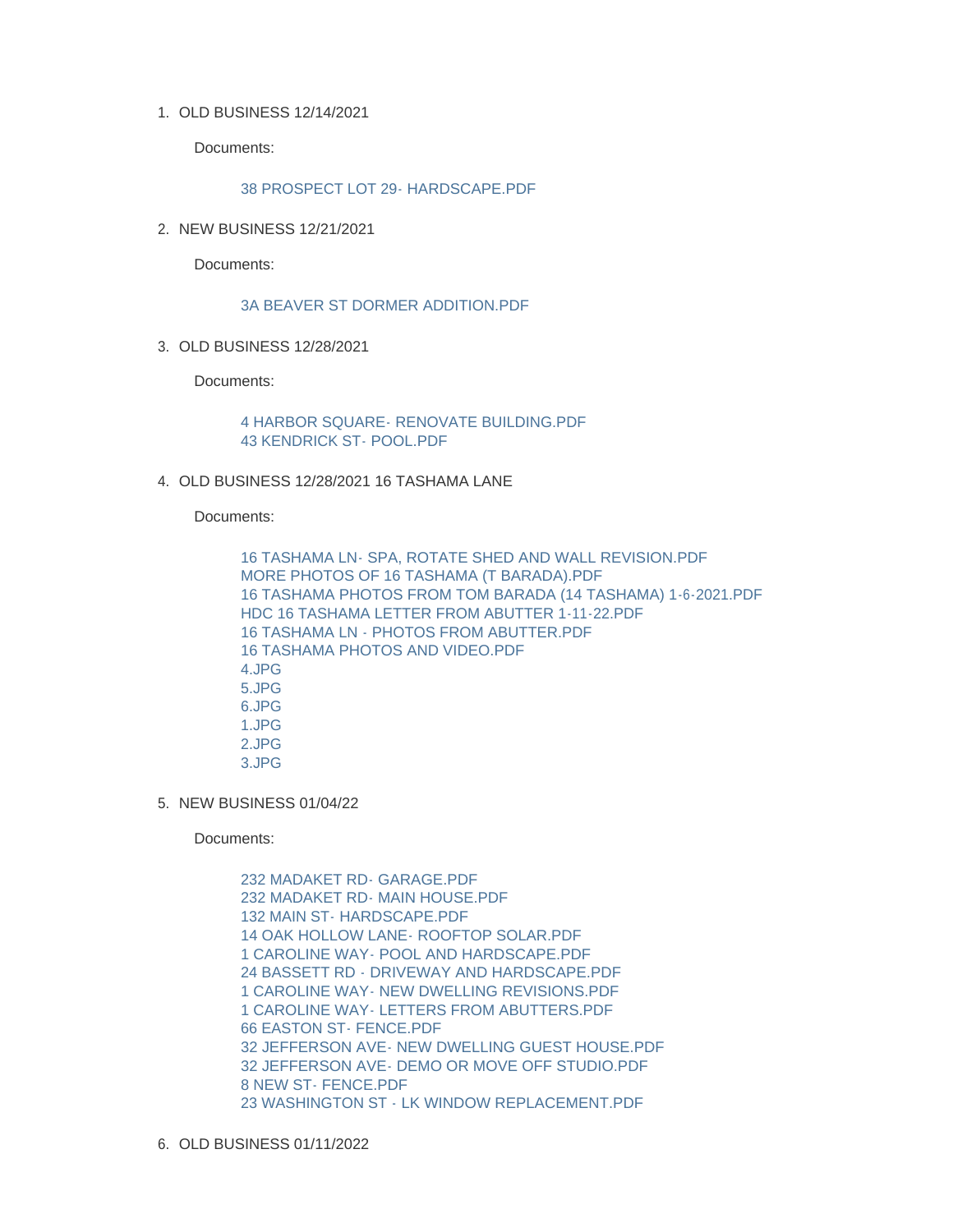Documents:

[7 NORTH MILL ST- HARDSCAPE.PDF](https://www.nantucket-ma.gov/AgendaCenter/ViewFile/Item/4420?fileID=36074) [7 NORTH MILL ST- NEW SHED.PDF](https://www.nantucket-ma.gov/AgendaCenter/ViewFile/Item/4420?fileID=36075) [17 BROADWAY- STORAGE CONTAINERS.PDF](https://www.nantucket-ma.gov/AgendaCenter/ViewFile/Item/4420?fileID=36076) [26 WASHINGTON ST- MOVE OFF, DEMO.PDF](https://www.nantucket-ma.gov/AgendaCenter/ViewFile/Item/4420?fileID=36077) [26 WASHINGTON ST- ROOFWALK, ENTRY, REV TO PREVIOUS.PDF](https://www.nantucket-ma.gov/AgendaCenter/ViewFile/Item/4420?fileID=36078) [32 HULBERT AVE- NEW DWELLING.PDF](https://www.nantucket-ma.gov/AgendaCenter/ViewFile/Item/4420?fileID=36079) [34 EASTON ST- NEW DWELLING.PDF](https://www.nantucket-ma.gov/AgendaCenter/ViewFile/Item/4420?fileID=36080) [62 BLVD- NEW DWELLING.PDF](https://www.nantucket-ma.gov/AgendaCenter/ViewFile/Item/4420?fileID=36081) [80 SURFSIDE RD- NEW DWELLING.PDF](https://www.nantucket-ma.gov/AgendaCenter/ViewFile/Item/4420?fileID=36082) [80 SURFSIDE RD- POOL AND HARDSCAPE.PDF](https://www.nantucket-ma.gov/AgendaCenter/ViewFile/Item/4420?fileID=36083) [LOT 26 BIRDSONG- NEW DWELLING.PDF](https://www.nantucket-ma.gov/AgendaCenter/ViewFile/Item/4420?fileID=36084) [LOT 26 BIRDSONG- NEW GARAGE.PDF](https://www.nantucket-ma.gov/AgendaCenter/ViewFile/Item/4420?fileID=36085) [LOT 26 BIRDSONG- NEW SECOND DWELLING.PDF](https://www.nantucket-ma.gov/AgendaCenter/ViewFile/Item/4420?fileID=36086) [3 TAUTEMO WAY- NEW GARAGE.PDF](https://www.nantucket-ma.gov/AgendaCenter/ViewFile/Item/4420?fileID=36087) [5 YORK ST- FENESTRATION REVISONS AND PERGOLA.PDF](https://www.nantucket-ma.gov/AgendaCenter/ViewFile/Item/4420?fileID=36088) [7 NORTH MILL ST- GARAGE STUDIO.PDF](https://www.nantucket-ma.gov/AgendaCenter/ViewFile/Item/4420?fileID=36089)

7. NEW BUSINESS 01/18/22

Documents:

[45 SURFSIDE RD.PDF](https://www.nantucket-ma.gov/AgendaCenter/ViewFile/Item/4421?fileID=36090) [8 OSPREY MAIN HOUSE NEW DWELLING.PDF](https://www.nantucket-ma.gov/AgendaCenter/ViewFile/Item/4421?fileID=36091) [8 OSPREY POOL HOUSE.PDF](https://www.nantucket-ma.gov/AgendaCenter/ViewFile/Item/4421?fileID=36092) [8 OSPREY POOL.PDF](https://www.nantucket-ma.gov/AgendaCenter/ViewFile/Item/4421?fileID=36093) [8 OSPREY SHED MOVE.PDF](https://www.nantucket-ma.gov/AgendaCenter/ViewFile/Item/4421?fileID=36094) [6 LINCOLN ST -ADDITION.PDF](https://www.nantucket-ma.gov/AgendaCenter/ViewFile/Item/4421?fileID=36095) [73 BURNELL ST LOT 3- NEW DWELLING.PDF](https://www.nantucket-ma.gov/AgendaCenter/ViewFile/Item/4421?fileID=36096) [73 BURNELL ST LOT 3- NEW POOL.PDF](https://www.nantucket-ma.gov/AgendaCenter/ViewFile/Item/4421?fileID=36097) [32 JEFFERSON AVE.PDF](https://www.nantucket-ma.gov/AgendaCenter/ViewFile/Item/4421?fileID=36098) [LOT 27A 22 N. MILL- GARAGE.PDF](https://www.nantucket-ma.gov/AgendaCenter/ViewFile/Item/4421?fileID=36099) [LOT 27A 22 N. MILL- GARDEN SHED.PDF](https://www.nantucket-ma.gov/AgendaCenter/ViewFile/Item/4421?fileID=36100) [LOT 27B 22 N. MILL- GARDEN SHED.PDF](https://www.nantucket-ma.gov/AgendaCenter/ViewFile/Item/4421?fileID=36101) [21 PLEASANT ST- WINDOWS, DOORS, AND SM ADDITTION.PDF](https://www.nantucket-ma.gov/AgendaCenter/ViewFile/Item/4421?fileID=36102) [11 MASSACHUSETTS AVE- FENCES.PDF](https://www.nantucket-ma.gov/AgendaCenter/ViewFile/Item/4421?fileID=36103) [8 WALSH ST- ADDITION TO GARAGE STUDIO.PDF](https://www.nantucket-ma.gov/AgendaCenter/ViewFile/Item/4421?fileID=36104) [168 HUMMOCK POND RD- GATE.PDF](https://www.nantucket-ma.gov/AgendaCenter/ViewFile/Item/4421?fileID=36105) [23 BAXTER RD- ADD OUTDOOR SHOWER.PDF](https://www.nantucket-ma.gov/AgendaCenter/ViewFile/Item/4421?fileID=36106) 3 TAUTEMO WAY -MOVE OFF GARAGE PDF [4 TAUTEMO WAY - DEMO SHED.PDF](https://www.nantucket-ma.gov/AgendaCenter/ViewFile/Item/4421?fileID=36108) [4 TAUTEMO WAY MOVE ON GARAGE AND ADDITION.PDF](https://www.nantucket-ma.gov/AgendaCenter/ViewFile/Item/4421?fileID=36109) [29 COMMERCIAL WHARF- ROOF CHANGE.PDF](https://www.nantucket-ma.gov/AgendaCenter/ViewFile/Item/4421?fileID=36110) [4 HARBOR SQ- ROOF CHANGE.PDF](https://www.nantucket-ma.gov/AgendaCenter/ViewFile/Item/4421?fileID=36111) [1 CAMBRIDGE ST- REDUCE FOOTPRINT, CHANGE ROOF, AND](https://www.nantucket-ma.gov/AgendaCenter/ViewFile/Item/4421?fileID=36112)  FENESTRATION.PDF [4 WINDSOR RD- MODIFIED ROOF MASS AND HEIGHT, ADD DORMER.PDF](https://www.nantucket-ma.gov/AgendaCenter/ViewFile/Item/4421?fileID=36113) [7A CLIFFORD ST- GARAGE STUDIO.PDF](https://www.nantucket-ma.gov/AgendaCenter/ViewFile/Item/4421?fileID=36114) [7A CLIFFORD ST- GAZEBO.PDF](https://www.nantucket-ma.gov/AgendaCenter/ViewFile/Item/4421?fileID=36115) [7A CLIFFORD ST- LETTER FROM ABUTTER.PDF](https://www.nantucket-ma.gov/AgendaCenter/ViewFile/Item/4421?fileID=36116) [7A CLIFFORD ST- NEW MAIN DWELLING.PDF](https://www.nantucket-ma.gov/AgendaCenter/ViewFile/Item/4421?fileID=36117) [7A CLIFFORD ST- POOL AND HARDSCAPE.PDF](https://www.nantucket-ma.gov/AgendaCenter/ViewFile/Item/4421?fileID=36118) [9 TASHAMA LANE- NEW FRONT DOOR AND BENCH FRONT STOOP.PDF](https://www.nantucket-ma.gov/AgendaCenter/ViewFile/Item/4421?fileID=36119) [3 MARTINS LN- NEW SHUTTERS AND NEW WINDOWS.PDF](https://www.nantucket-ma.gov/AgendaCenter/ViewFile/Item/4421?fileID=36120)